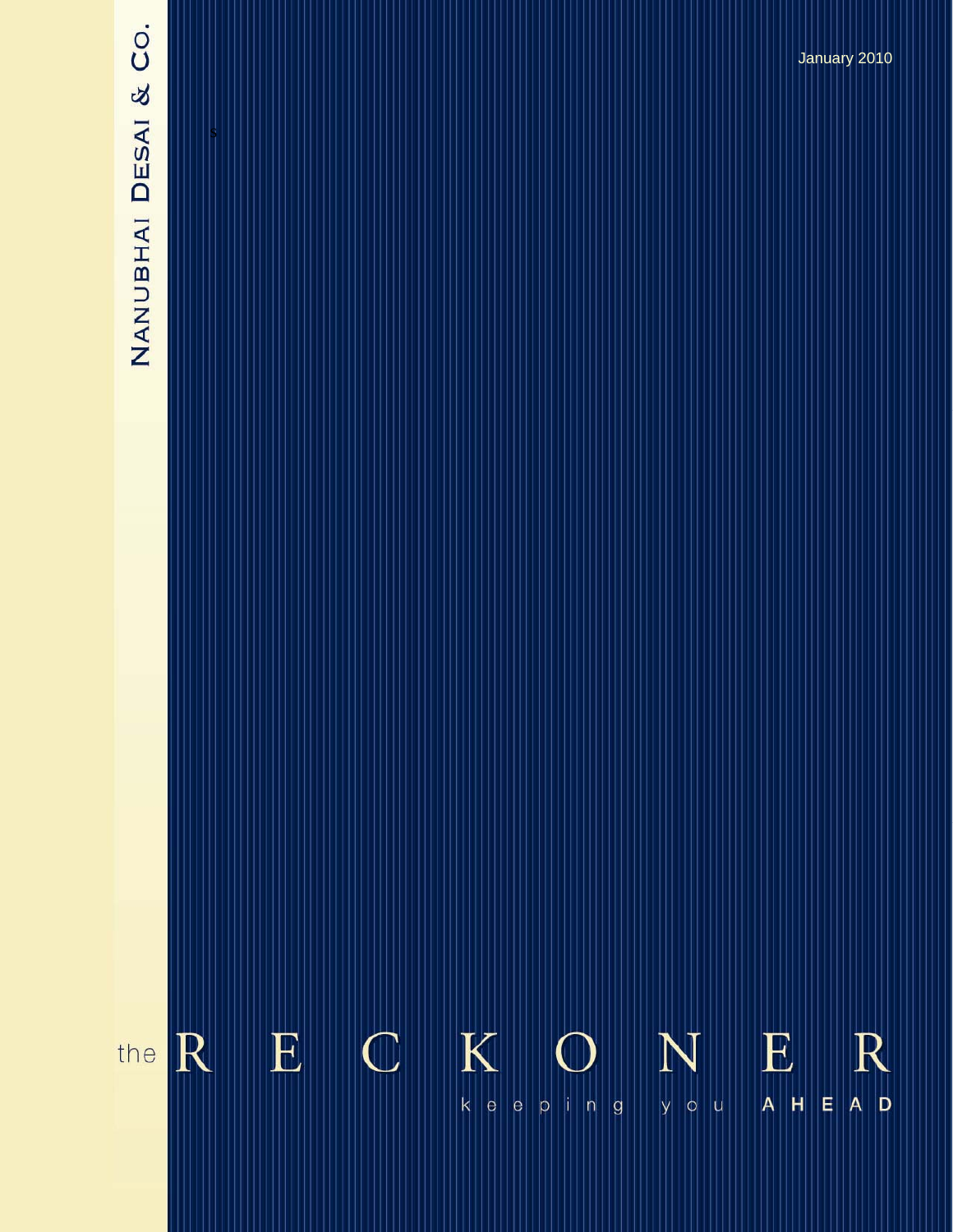# **Contents**

# **DISCLAIMER AND STATUTORY NOTICE.........20**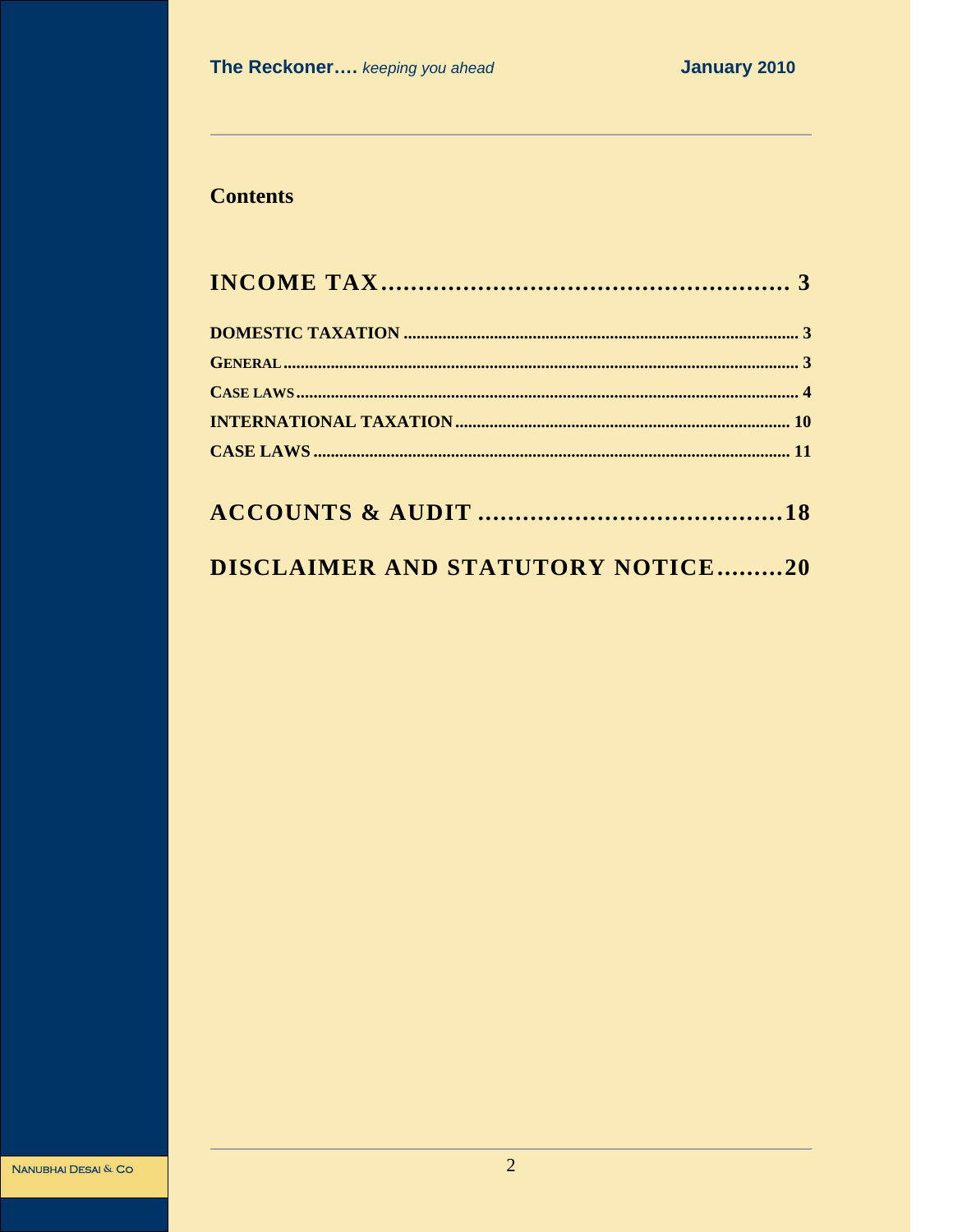# **INCOME TAX**

# **DOMESTIC TAXATION**

**GENERAL**

# **Date for filing ITR-V form extended to 31-03-2010**

Central Board of Direct Taxes (CBDT) has extended the time limit for filing ITR-V form relating to income-tax returns filed electronically (without digital signature) on or after 1st April 2009, up to 31st March 2010 or within a period of 120 days from the date of uploading of the electronic return data, whichever is later.

| Date of filing Income Tax Return | Date of filing ITR V      |
|----------------------------------|---------------------------|
| On or after $1st$ April, 2009    | $31st$ March, 2010 or     |
|                                  | within a period of 120    |
|                                  | days from the date of     |
|                                  | filing Income tax return, |
|                                  | whichever is later        |

The ITR-V form should continue to be sent by ordinary post to Post Bag No.1, Electronic City Post Office, Bengaluru – 560100 (Karnataka). However, in cases where email acknowledgement for ITR-V form is not received by the taxpayer from the CPC Bengaluru, the taxpayer may send another duly signed ITR-V form by speed post to Centralized Processing Centre, Electronic City Post Office, Bengaluru, Karnataka – 560100.

# **Explanation regarding Perquisite Rules published in December 2009 month's Reckoner:**

We draw your attention to the Reckoner published in December 2009 particularly dealing with over view of the Perquisite Rules announced by CBDT. At Sr. no. 17 of the same, we had provided brief position with regard to perquisite valuation for free food and non alcoholic beverages provided by the employer to the employees during working hours at office or business premises. On inquiring about the same Rule, we have been given to understand that the monitory limit of Rs. 50/- per employee shall also be applicable to this Rule.

# **Advance Fringe Benefits Tax paid for Assessment Year 2010-11 shall be adjusted against "Advance Tax"**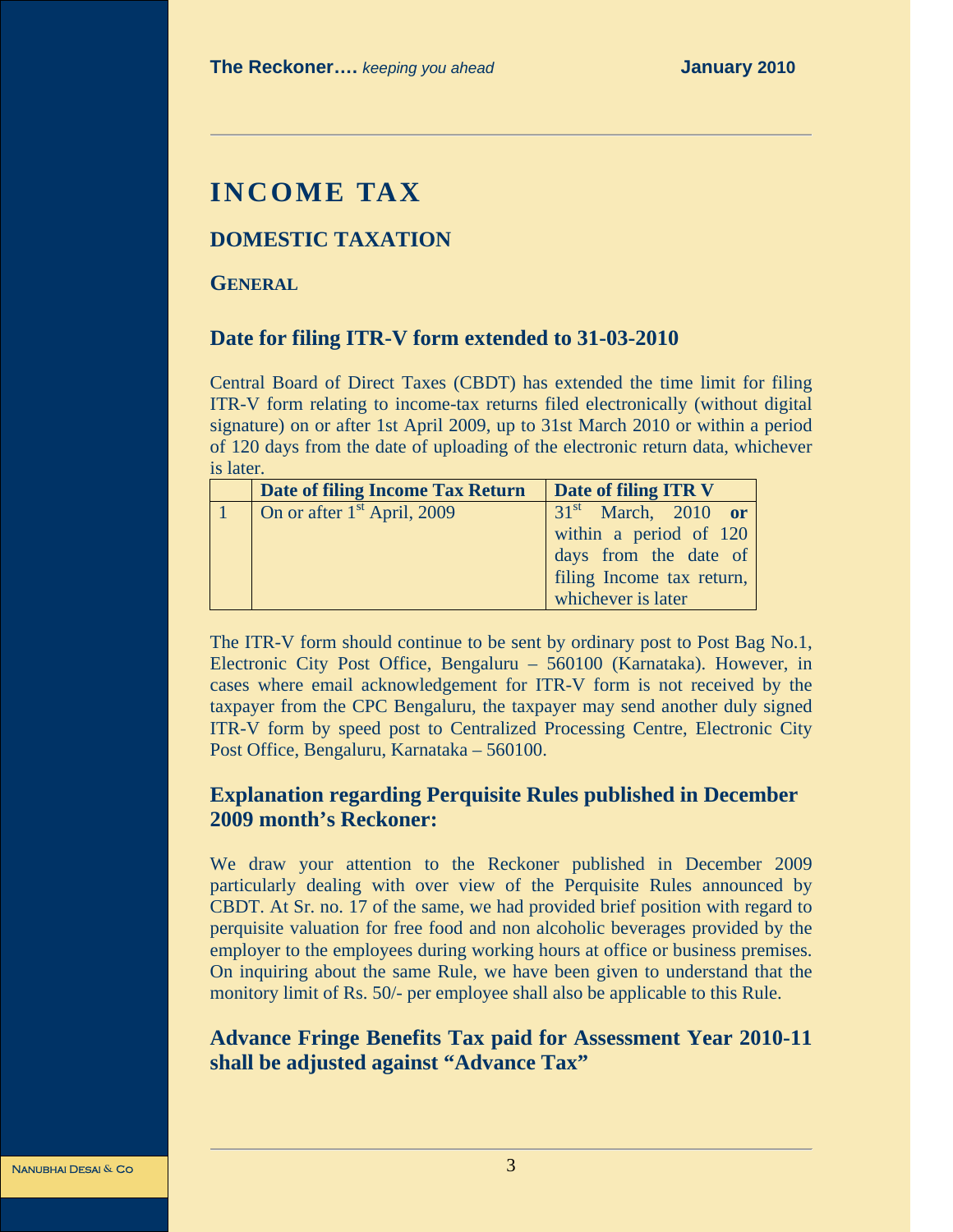As per CBDT decision, advance Fringe Benefit Tax paid during the current Financial Year 2009-10 for Assessment Year 2010-11 shall be treated as Advance Tax paid by assessee concerned for A.Y. 2010-11. The assessee can adjust such sum against its advance tax obligation in respect of income for A.Y. 2010-11 or in case of loss etc claim such payment as refund as advance tax paid in A.Y. 2010-11.

**CASE LAWS**

# **Geetanjali Trading Ltd. vs. Income Tax Officer (Mumbai Tribunal)**

**Right to set-off loss is a "vested right" which is available despite amendment in year of set-off.**

The assessee company is mainly engaged in holding portfolios of scrips largely of group companies. It is an investment company. In the return of income filed by the Company for the assessment year 2004-05, the assessee company had declared a total loss of Rs. 3,06,780/-. The assessing officer had assessed the income, both under the regular provisions as well as computed book profits u/s 115JB. The AO had made additions / disallowance on the following counts:

- Dmate Charges of Rs 218,764/- disallowed
- Interest income of Rs 344, 038/- had been assessed as income from other sources instead of Business Income and disallowed the entire interest expenses of Rs 7,944,067/-.
- Disallowance of Rs 75,818 /- u/s 14 A
- Short Term Capital Gain of Rs 434, 330/- had been taxed instead of setoff the said Gain against the carry forward of Long Term Capital Loss incurred prior to A.Y 2003-04. As per amended Section 74 in A Y 2003 – 04, the long term capital gain could only be set off against long term and not against short term –capital gain. When the assessee claimed a set-off in AY 2004-05 the question arose whether the amended law should apply or the un-amended law. AO as well as CIT (A) confirmed that assessee can not set off long term capital loss against short term capital gain.
- AO calculated the book profit u/s 115 JB by adding the expenditure disallowance u/s 14 A Rs 9,711,658/-.

The assessee filed appeal against the above disallowances before the Tribunal.

### **Decision of Mumbai Tribunal**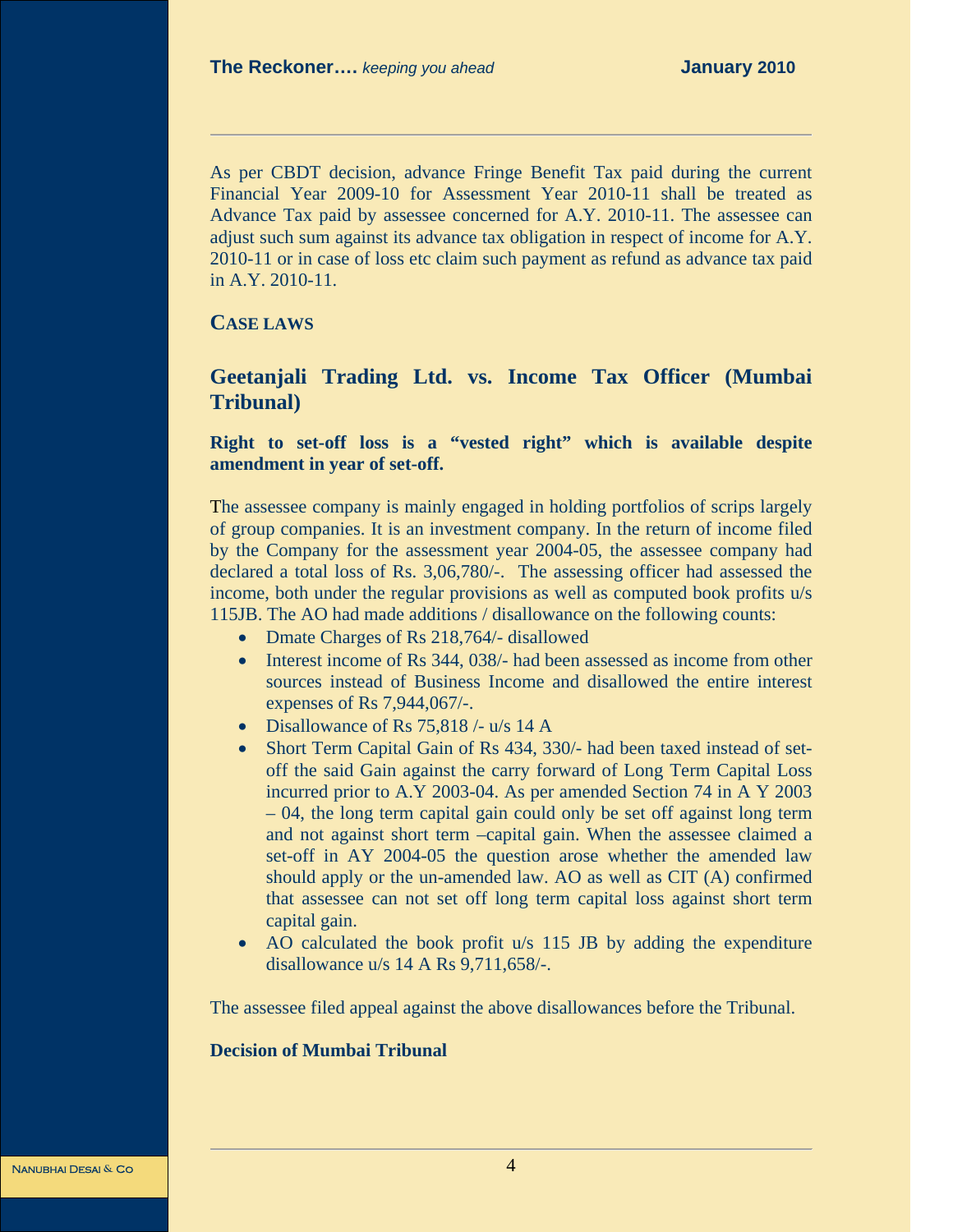For Dmate charges, the Tribunal held that this expenditure is revenue expenditure and it has to be necessarily incurred under the SEBI Rules irrespective of assessee choose to transfer the shares or not. In Such circumstances, the argument of the assessee that this expenditure is necessarily to be incurred in connection with the transfer is not acceptable and the disallowance of Dmate Charged confirmed by the tribunal.

The quantification of disallowance of interest expenditure had been set back to the file of AO for fresh adjudication in the line with the decision of special bench of the tribunal in the case of Daga Capital Management P. Ltd. 119 TTJ 289 (Mum. SB.)

The Tribunal had dismissed the ground of disallowance u/s 14 A and confirmed the disallowance made by AO by stating that this expenditure is definitely incurred on shares and can be said that it is incurred in connection with earning of dividend income.

The Tribunal Held that with the reference of case Govinddas, it was held that unless and until the statute expressly does not mention the term retrospective while amending the Act, it ought to be considered as prospective only. Applying this principle, the amended Section 74 is applicable to computation of loss under the head "Capital Gains" for AY 2003-04 and onwards. As regards loss of earlier years, the law as it then stood gave a vested right of set off the loss against all capital gains. There is nothing in the amendment which withdraws the said vested right. Consequently, the loss can be set off against short-term capital gains despite the amendment. The Tribunal allowed the claim of set of carried forward long term capital loss against the short term capital gain.

The tribunal also dismissed the ground for computation of book profit u/s 115 JB by upholding the order of CIT(A).

# **Navin Jindal vs. ACIT (Supreme Court)**

**Right to subscribe for shares arises only when the offer is made by the Company**

The assessee was a shareholder in Jindal Iron and Steel Company Limited (JISCO). The Company announced equity secured PCDs (Partly Convertible Debentures) to shareholders on Rights Basis. The assessee renounced his right to subscribe to 1875 PCDs and received a consideration of Rs. 56,250 for the renunciation. Against the said sale consideration, the assessee claimed that he had suffered a diminution in the value of the original 1500 equity shares being the difference between the cum-right price per share and the ex- rights price per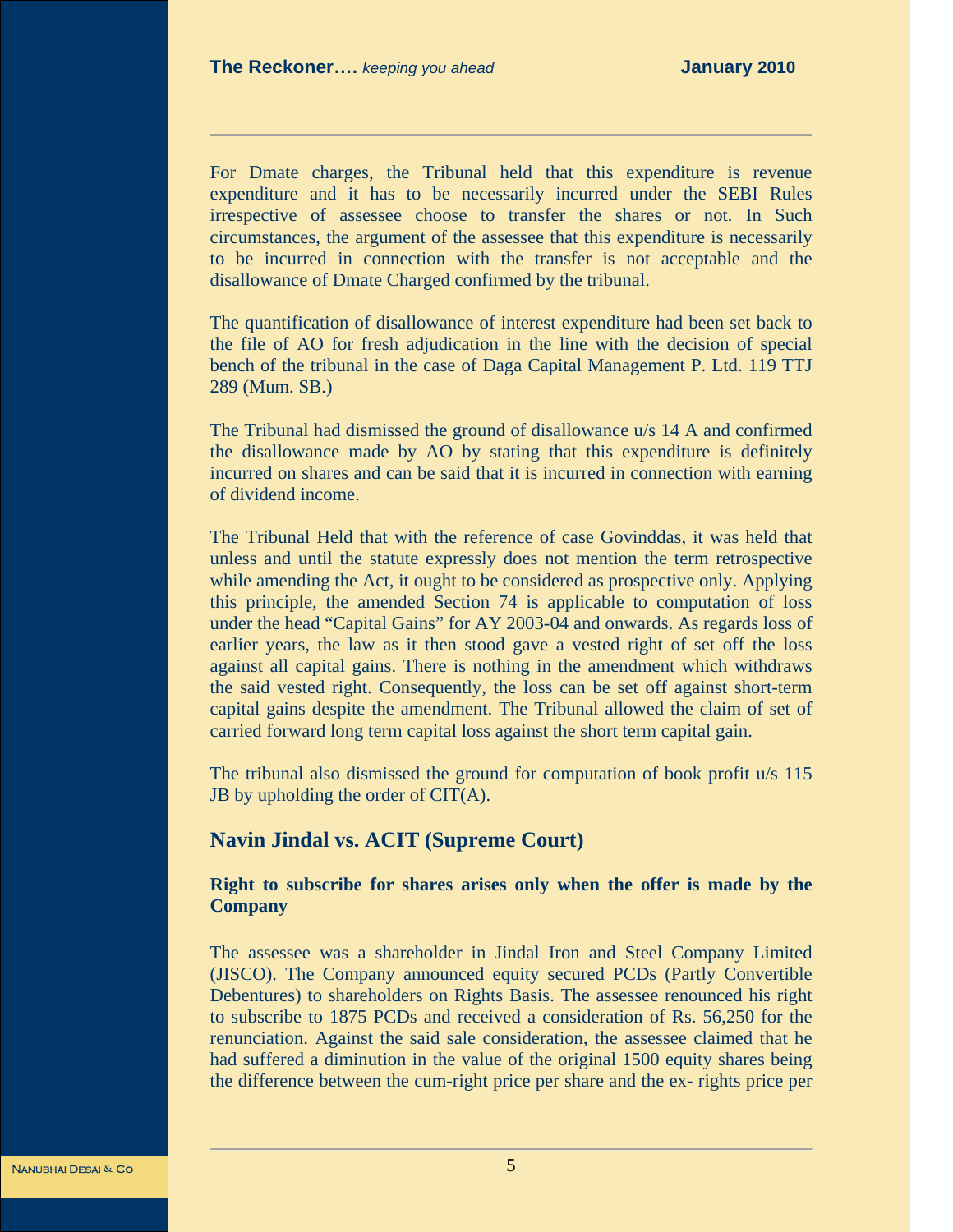share aggregating Rs.3,00,000. The difference of Rs. 2,43,750 was claimed as a short-term capital loss. The Assessing Officer accepted the computation of loss on renunciation of right to subscribe to PCDs at Rs.2,43,750 but treated the same as long-term capital loss.

# **Decision of Supreme Court**

The Supreme Court noted that the right to subscribe for additional offer of shares / debentures on Rights basis, on the strength of existing shareholding in the Company, comes into existence when the Company decides to come out with the Rights Offer. Prior to that, such right, though embedded in the original shareholding, remains inchoate. The same crystallizes only when the Rights Offer is announced by the Company. Therefore, the Supreme Court held that in order to determine the nature of the gains/loss on renunciation of right to subscribe for additional shares/debentures, the crucial date is the date on which such right to subscribe for additional shares/debentures comes into existence and the date of transfer (renunciation) of such right. The said right to subscribe for additional shares/ debentures is a distinct, independent and separate right, capable of being transferred independently of the existing shareholding, on the strength of which such Rights are offered.

The Supreme Court held that he right to subscribe for additional offer of shares/debentures comes into existence only when the Company decides to come out with the Rights Offer and it is only when that event takes place, that diminution in the value of the original shares held by the assessee takes place. Therefore, as per Supreme Court, the computation of income under the head "Capital gains" submitted by the assessee is correct and the computation of income made by the Department is erroneous.

# **DLF Universal vs. DCIT (ITAT Delhi Special Bench)**

# **Even introduction of stock-in-trade as capital contribution into firm attracts section 45(3)**

The assessee company was engaged in the business of real estate development. It held certain lands as stock in trade with a book value of Rs. 4.4 crores. The assessee company introduced land at market value of Rs. 11.50 crores as capital contribution to a newly constituted partnership firm viz., M/s. DLF Commercial Developers, in which the assessee became a partner and the surplus amounting to Rs.6.01 crores was credited to the profit and loss account, but, was claimed as not eligible to tax in the return of income filed by the assessee. According to the assessee, the surplus of Rs. 6.01 crores was not its income liable to tax as there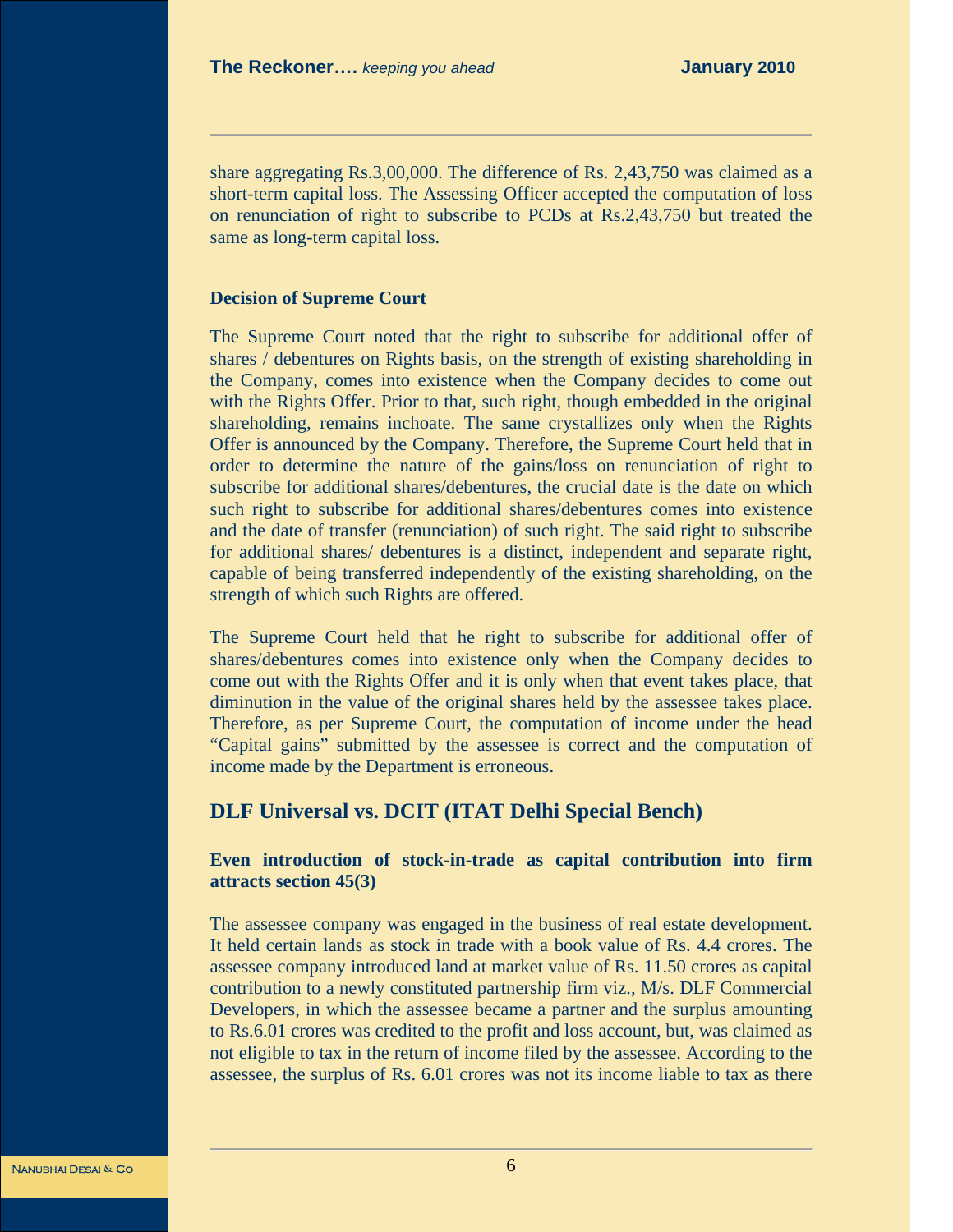was no sale or transfer of land. It was also claimed that Section 45 (3) was applicable only to capital assets and not to stock-in-trade.

The AO while treating this amount of Rs. 6.01 crores as profit chargeable to tax and had also taken a view that the new partnership firm constituted in the name and style was a bogus partnership or a sham partnership and the transaction was not genuine. CIT(A) upheld the order of the Assessing Officer. Being aggrieved, the assessee has preferred an appeal before the Tribunal.

### **Decision of ITAT Delhi Special Bench**

The Tribunal dismissed the appeal raised by the assessee and upheld the order of the CIT (A). It was held by the Special bench that

- Section 45 (3) was inserted to supercede Sunil Siddharthbhai. However, it applies only to a "capital asset" which is defined in Section 2 (14) to exclude 'stock-in-trade'. In the absence of any specific provision, tax cannot be imposed on the ground of morality or equity.
- The transaction is colourable because the assessee has withdrawn huge sums from the firm in subsequent years is not acceptable because withdrawal in subsequent years does not make the transaction colourable in the year of introduction. Further, it was not a case where the introducing partner had walked off with the funds but the land was developed by the firm by constructing building thereon. Therefore, neither the firm was non-genuine nor the transaction of contributing to the capital of the firm was non-genuine.
- The stock-in-trade was converted into a capital asset on introduction and attracted Section 45 (3) is not acceptable because the question whether a capital asset or stock-in-trade was transferred was never the subject matter of dispute before the lower authorities. On the contrary, the finding by the AO  $& CIT(A)$  is that stock-in-trade was introduced and it was chargeable as profits and gains of business. Given the scope of its powers u/s 254 (2) and the fact that the AO was not in appeal, the Tribunal could not go into the question whether the asset introduced in the firm was a capital asset or not.
- Further the finding that the stock-in-trade was converted into a capital asset on introduction is not acceptable because the stock-in-trade could also be dealt with by the assessee in partnership given that partnership is not a distinct legal entity. The introduced asset continues to be stock-intrade and its character does not change as a result of introduction into partnership.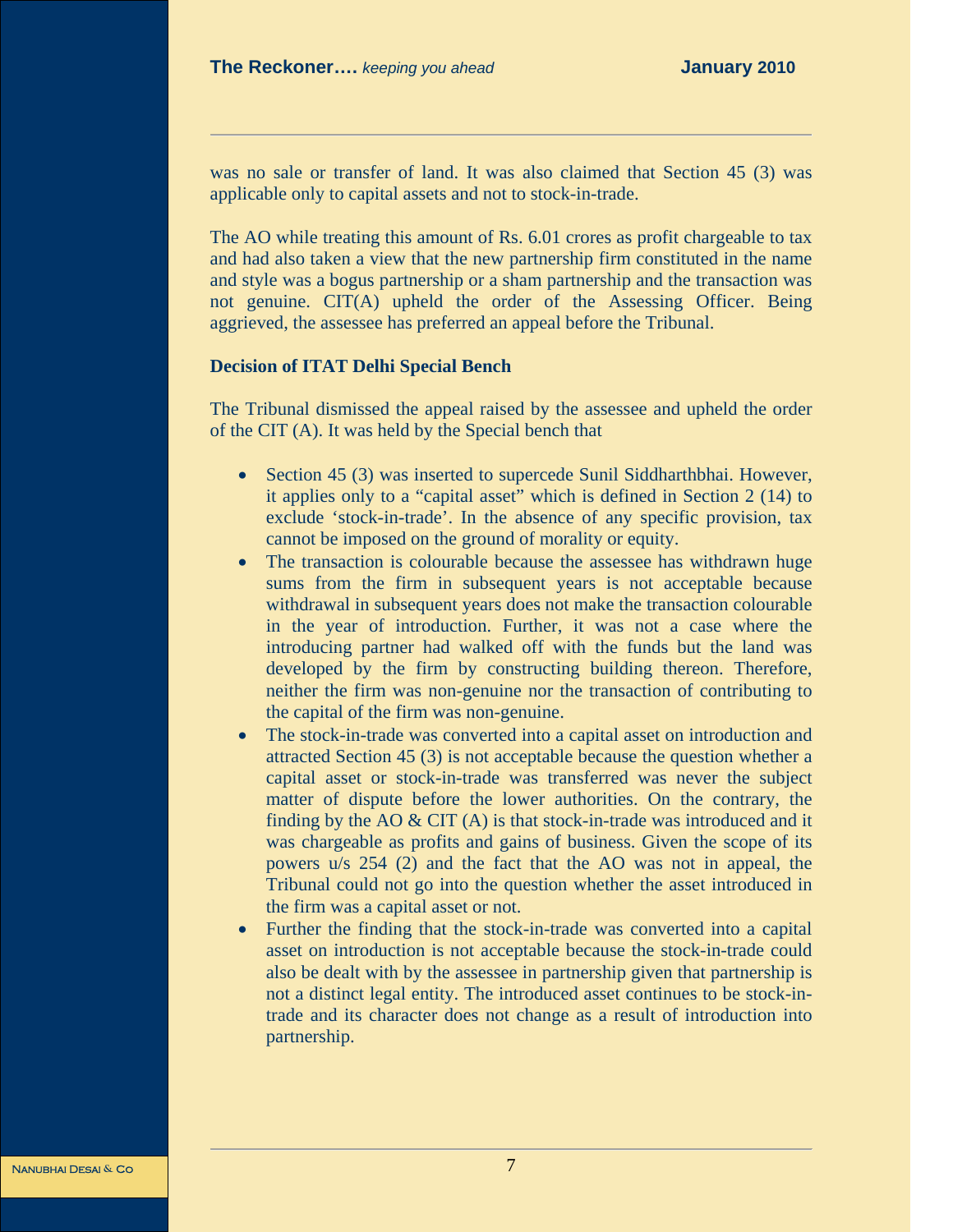- The surplus is a capital gain and in the alternative a business profit is against the basic law giving power to the Tribunal to decide as final fact finding authority. The Tribunal cannot give alternative findings.
- Consequently, in accordance with Hind Construction and Sunil Siddharthbhai, the transaction was not chargeable to tax under the head 'Profits and Gains from Business".

# **Swati Synthetics vs. ITO (Mumbai Tribunal)**

# **Under "Block of Assets" even a closed unit is eligible for Depreciation**

The assessee was carrying on two businesses having one division at Dombivili and the other at Surat. Division at Surat was meant for yarn texturising in the name and style of M/s Swati Polyester and division at Dombivilli carried on the business of dyeing by the name of Swati Dyeing. The division of Surat had been closed since two/three years. The AO noticed that the assessee had claimed depreciation on the assets of Surat Division, which was closed. Hence he disallowed the claim of the assessee for depreciation on the assets on account of close of one unit at Surat and the same has been confirmed by the  $CIT(A)$ observing that the assets were not used during the relevant accounting year as the Division at Surat was closed.

The sole ground raised in the appeal is in respect of disallowance of proportionate depreciation of Rs. 7, 27,249/- on account of close of one unit out of two units of the assessee.

# **Decision of Mumbai Tribunal**

The concept of allowing depreciation on block of assets was introduced w.e.f. 01.04.1988 with the object of avoiding separate book keeping. A harmonious reading of the expression 'used for the purposes of the business', would show that it only means that the assessee has used the machinery for the purposes of the business in earlier years. The doubt as to how deprecation can be allowed on assets which are not used for the purpose of business is answered by the legislative scheme that though the profit of that year is reduced, the WDV is reduced and the gain is taxed u/s 50 when the asset is sold and block ceases to exist. The "use" of an individual asset can be examined only in the first year when the asset is purchased. The existence of an individual asset in block of asset itself amounts to use for the purpose of business. This is supported by the proviso to section 32 which provides half depreciation for assets acquired in the year and held for less than 180 days. Once an asset is included in the block of assets it remains there and can only be removed when it is sold, discarded etc or used for non-business purposes or where the entire block ceases to exist. On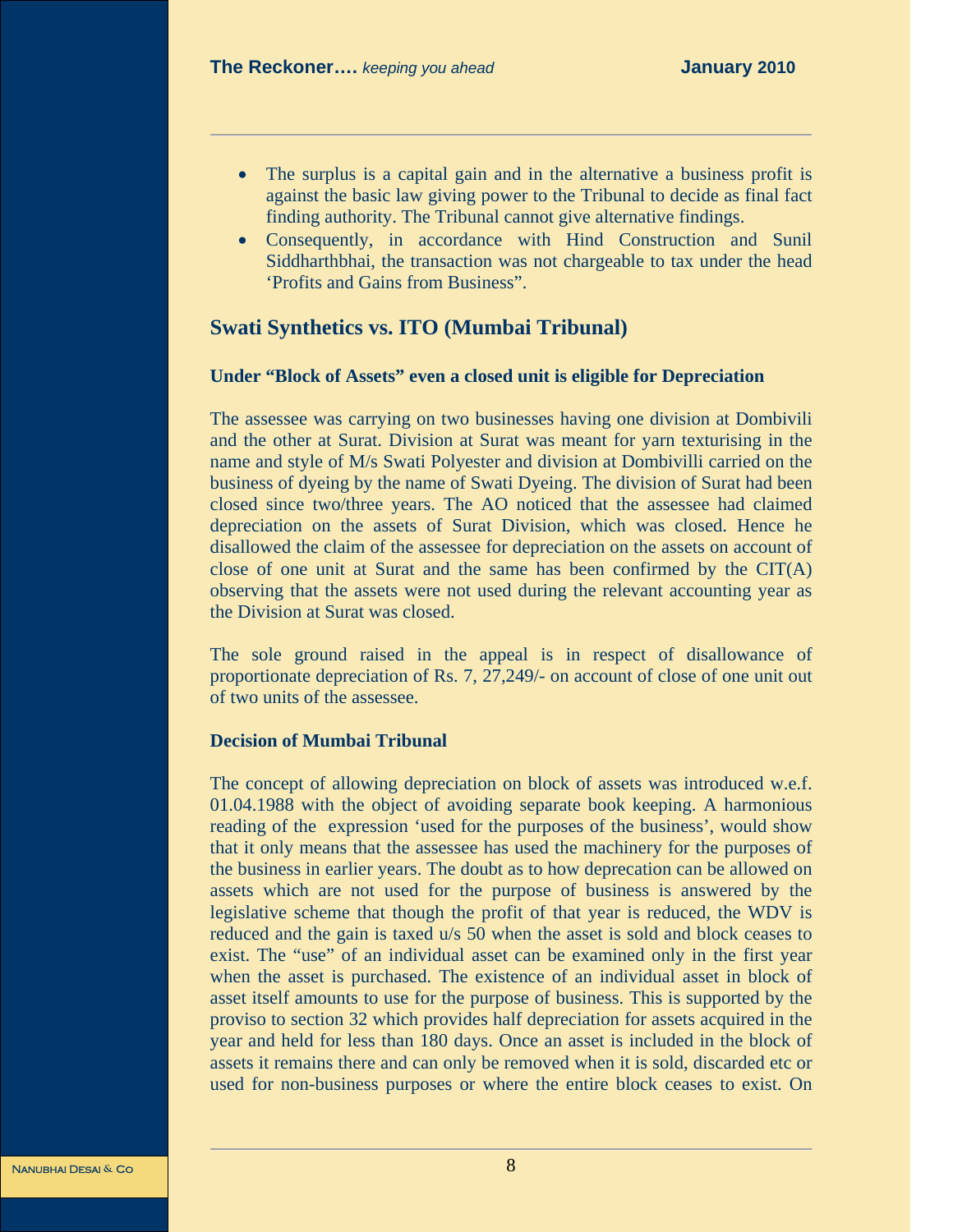facts, though the entire division was closed, the assets were a part of the block of assets and depreciation was allowable thereon.

In the case under consideration the admitted facts are that the division of Surat had been closed but the block of assets of the closed unit, (the division of Surat) along with other assets of the block were used for the purpose of business in earlier years. The year under consideration is not the first year of the assets acquired. The assets of closed unit still remained exist/part of the block of assets. The said block of assets was used for the purpose of business during the year. Under the circumstances the assets of the said closed unit amounts to use for the purpose of business in the year under consideration, the Tribunal, therefore, of the considered view that the assessee is entitled for deprecation. Accordingly the Tribunal allowed the claim of the assessee.

# **CIT vs. Gopal Purohit (Bombay High Court)**

# **Shares activity treated as investment in earlier years cannot be treated as business in subsequent years if facts are the same**

The assessee was engaged in two different activities of sale and purchase of shares. The first set of transactions involved investment in shares in which the assessee took delivery of the shares. The second set of transactions involved dealing in shares for business purposes. The assessee was accordingly an investor as well as a dealer. The income from investment activity was offered as capital gains while the income from dealing activity was offered as business income. This position was accepted by the AO in the earlier years. In Assessment Year 2005-06, the AO took a different view and held that even the shares held on investment account had to be assessed as business income. The revenue submitted that a different view should be taken for the year under consideration, since the principle of res judicata is not applicable to assessment proceedings. On this basis, the AO took a different view and held that even the shares held on investment account had to be assessed as business income.

### **Decision by the Tribunal**

The Tribunal noted that the assessee has followed a consistent practice in regard to the nature of the activities, the manner of keeping records and the presentation of shares as investment at the end of the year, in all the years.

The Tribunal held that the delivery based transactions in the present case, should be treated as those in the nature of investment transactions and the profit received there-from should be treated either as short term or, as the case may be, long term capital gain, depending upon the period of the holding.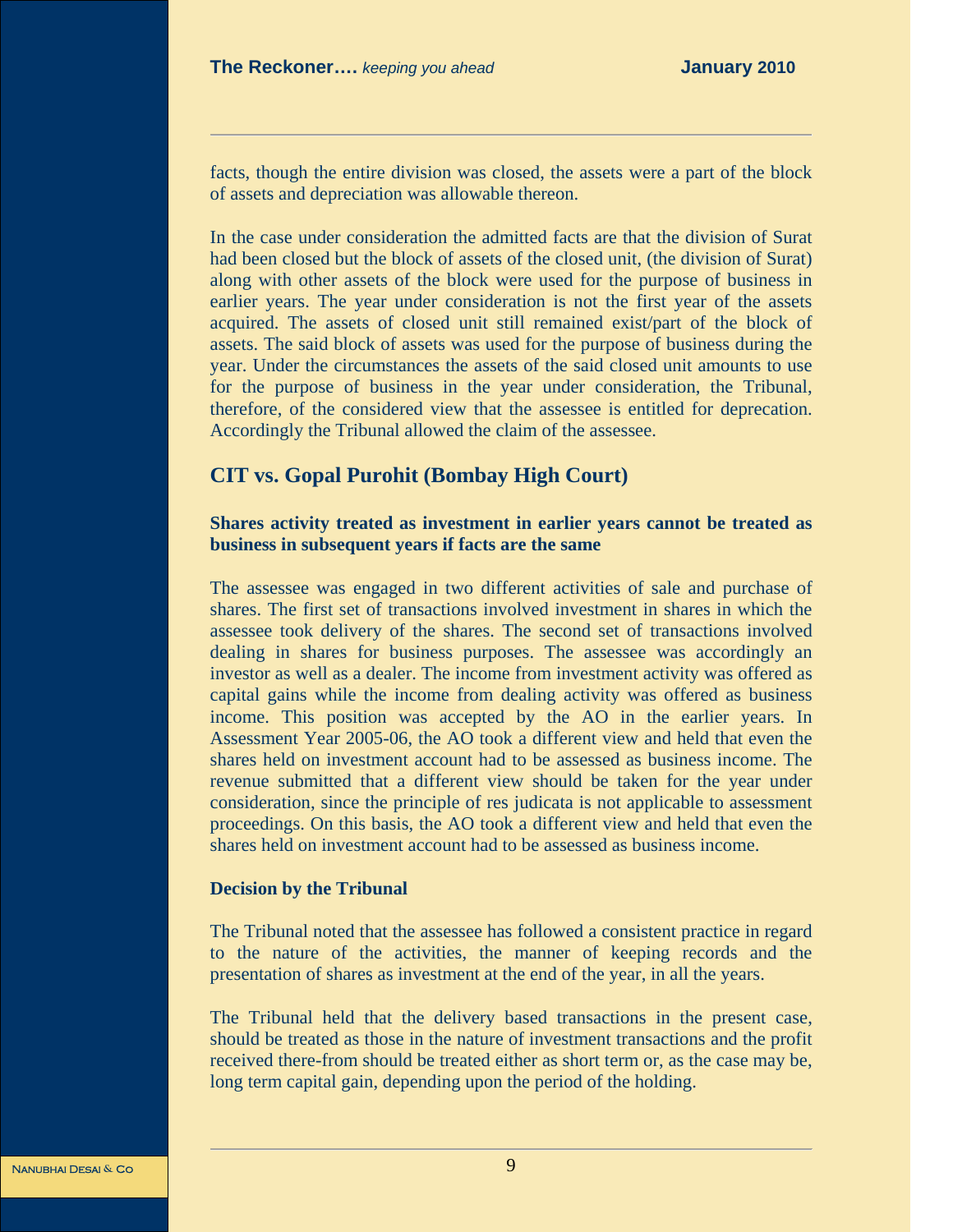The Tribunal correctly accepted the position, that the principle of res judicata is not attracted since each assessment year is separate in itself. The Tribunal held that there ought to be uniformity in treatment and consistency when the facts and circumstances are identical, particularly in the case of the assessee.

### **Decision of Bombay High Court**

The Bombay High Court held that the approach of the Tribunal cannot be faulted. The revenue did not furnish any justification for adopting a divergent approach for the relevant assessment year. Thus, the Tribunal has applied the correct principle in arriving at the decision in the facts of the present case. The Bombay High Court held that since no substantial question of law has been raised, the appeal of the department has been accordingly dismissed.

# **INTERNATIONAL TAXATION**

# **International Circulars**

# **Treaty between Finland and India signed**

Finland and India signed an income tax treaty and protocol on 15 January 2010. Once in force, the new treaty will replace the Finland-India income and capital tax treaty of 10 June 1983 as amended by the 1997 protocol.

The Government of India and the Government of Finland had revised the tax treaty to help better exchange of information on tax evaders. Both countries agreed to bring down the withholding tax rates on dividends from the existing 15 per cent to 10 per cent. As per the revised agreement, the contracting parties "shall not deny furnishing of the requested information solely on the ground that it does not have any domestic interest in that information or such information is held back by a bank".

A clause has been added to the revised agreement which restricts the powers of a resident to prevent misuse of the Double Taxation Avoidance Agreement (DTAA). A new article had been added concerning assistance in tax collection under domestic laws and regulation. The Independent Personal Service time test was changed from 90 days or more to 183 days or more during the 12 months at the beginning or ending of a fiscal year.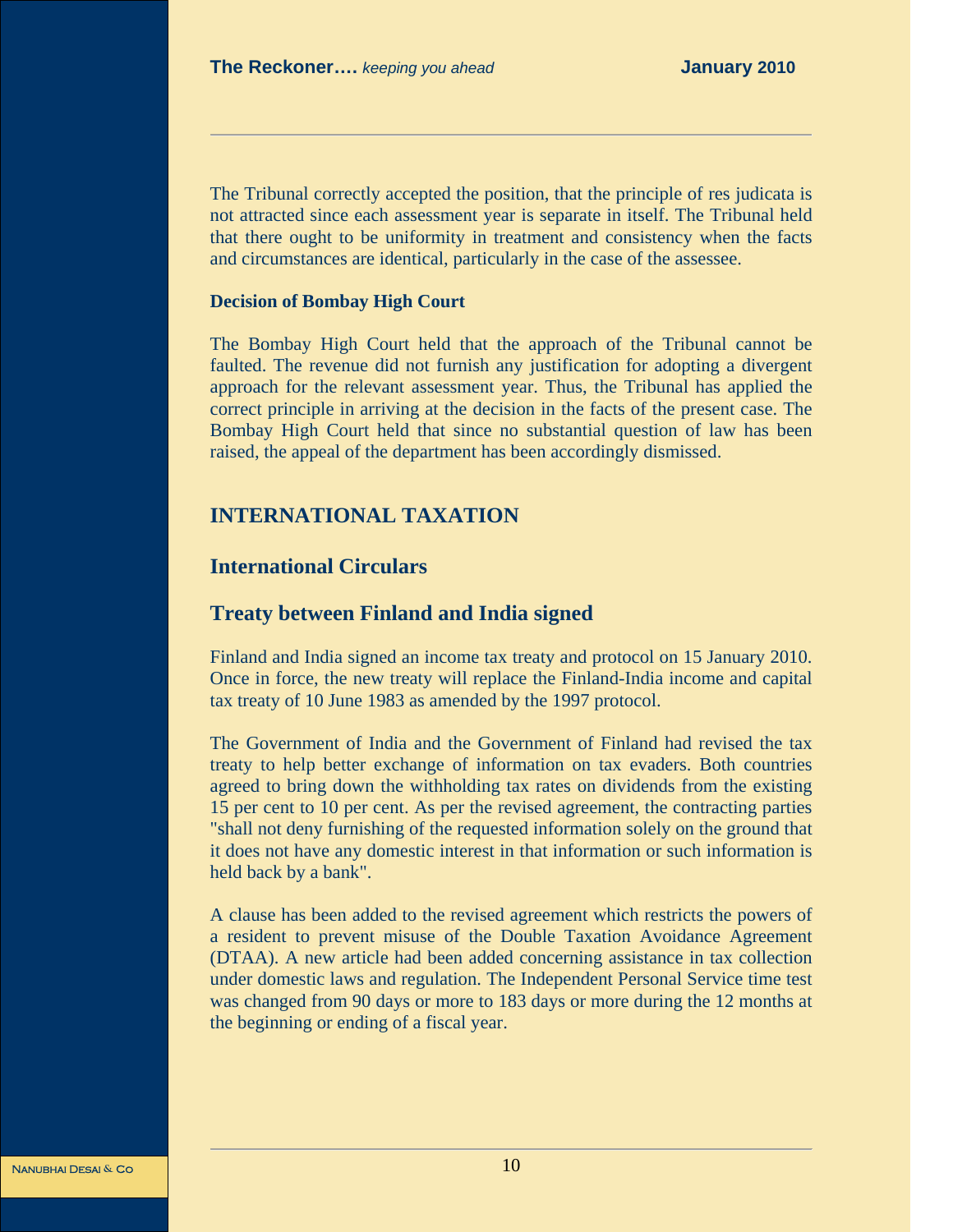# **The Central Board of Direct Tax panel to formulate safe harbour provisions for Transfer Pricing returns**

The Central Board of Direct Taxes (CBDT) has set up a committee to formulate rules for the safe harbour provisions—a set of rules that would enable the income tax (I-T) authorities to accept the transfer pricing returns without scrutiny.

Transfer pricing refers to the price at which one arm of a company, usually a multinational corporation, transfer goods or services to another division of the same organization in order to calculate each arm's profit and loss separately.

Chaired by director-general of international taxation, the committee comprises of senior tax officials and representatives of trade and industry as well as Institute of Chartered Accountants of India (ICAI). The objective of the committee is to set conditions under the safe harbour rules to facilitate acceptance of a transfer pricing return without scrutiny. Foremost among the committee's task is to set an acceptable margin which would act as a benchmark for the industry.

For example, if the safe harbour rules stipulate that the margin in a particular industry is 20%, and if the transfer price declared by a company, engaged in that industry, is not less than the margin, the I-T authorities would accept the return without questions.

Tax regimes of many developed nations such as Australia, New Zealand and Canada have incorporated safe harbour rules in their tax laws to provide clarity on the tax liability of multi-national companies operating in their countries.

# **CASE LAWS**

# **DDIT, International Taxation v. M/s Star Cruises (INDIA) Travel Services Pvt Ltd (Mumbai Tribunal)**

### **Indian Court decision on payment to non-resident cruise tour company**

The assessee is an Indian company, engaged in the business of providing travel and tour packages. The assessee had entered into an agreement with M/s Star Cruises Management Ltd(SCML), a company registered in the Isle of Man which has no tax treaty with India. As per the terms of the agreement, the assessee sells cruise tickets to Indian customers, collects sale proceeds, deducts its own commission and remits the money to SCML after obtaining approval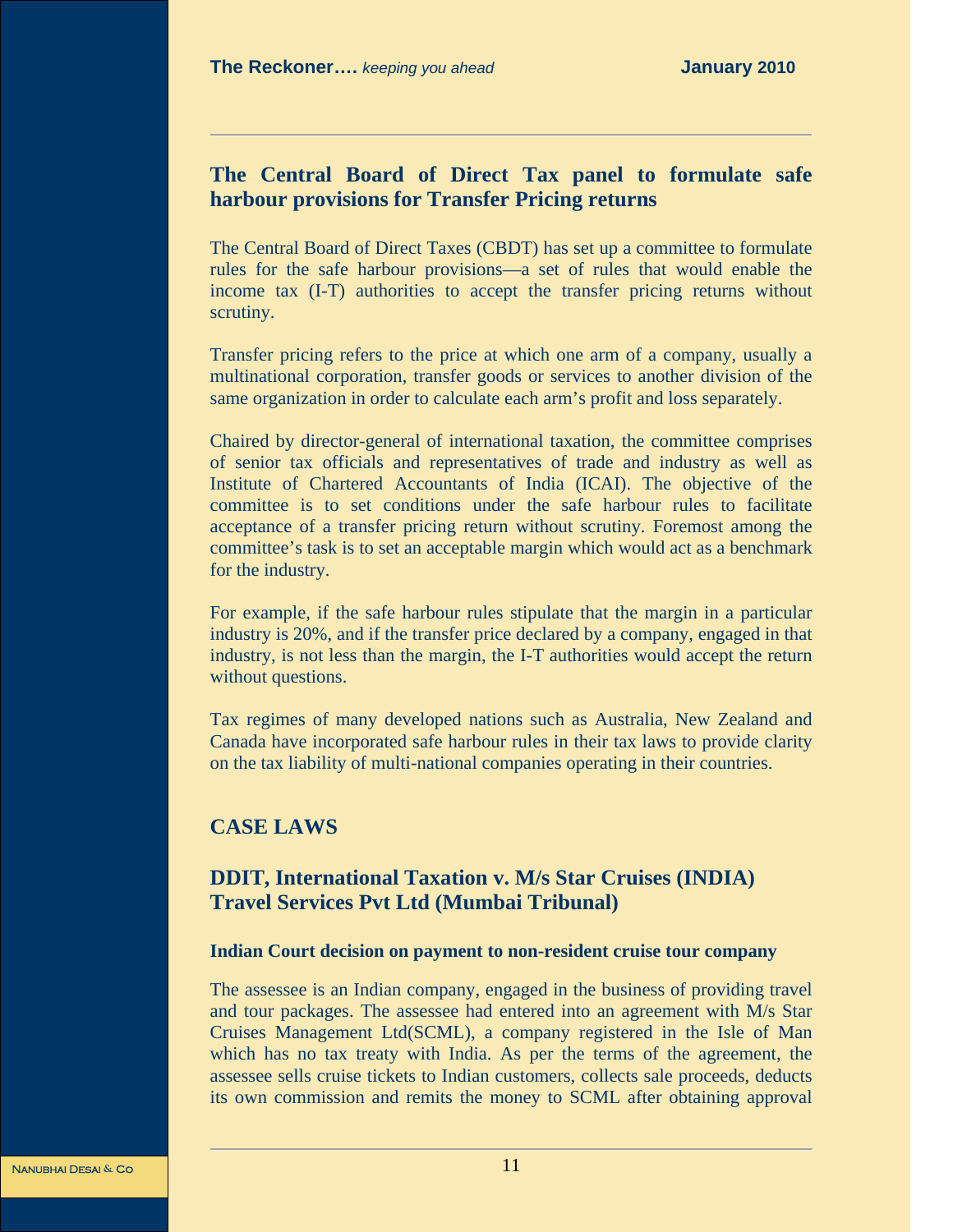from the Reserve Bank of India. The contracts for sale of tickets, i.e. booking confirmations and printing, etc. are signed in Malaysia. Before remitting the sale proceeds of tickets, the assessee sought a no objection certificate from the Income Tax Authorities. The Income Tax Authorities contended that the sale proceeds of tickets in India received by SCML is chargeable to tax in India. The Income Tax Authority had directed the assessee to deduct tax at source at 7.5% by treating it as deemed profit. The assessee argued that since the cruise company is outside India, no profit or income can be said to be arising in India merely from sale of tickets.

The assessee approached the CIT (A). CIT (A) upheld the arguments of the assessee. Aggrieved by the order of CIT(A), the Department approached the **Tribunal** 

The issue before the Tribunal was whether the income received by SCML could be treated as deemed profit under Section 44B of the Income Tax Act.

### **Decision of Tribunal**

The Tribunal held that merely because the assessee is doing booking of different cruise tour packages for a foreign company, that cannot per se be decisive for holding that said foreign company is having "business connection" in India within the meaning of section $9(1)(i)$  and the services rendered by the assessee are general in nature as it is routine business activities. As per Section 44B, the non-resident should be in India and the amount should be paid or payable, whether in or out of India to the said non-resident or any person on behalf, on account of carriage by ship of passengers or goods at any port in India and the amount received or deemed to be received in India should be on account of carriage of the passengers, live stock, goods. Income of the non-resident shipping company cannot be charged to tax in India, unless the passengers, who have booked the cruise package, are traveling from or to any port in India. Therefore, the Tribunal upheld the contentions of the assessee and held the payment to SCML, a company of the Isle of Man, is not taxable in India.

# **Star India Pvt. Ltd Vs Tax Authority (AAR)**

# **Whether allotment of shares in an amalgamated Indian company is exempt from capital gains tax in India?**

Star Television Entertainment Ltd. (STEL) and Star Asian Movies Ltd. (SAML), companies incorporated in British Virgin Islands, broadcast the entertainment channels Star Plus and Star Gold, respectively, while Star Asian Region FZ LLC (SAR), incorporated in UAE, broadcasts Star One and Star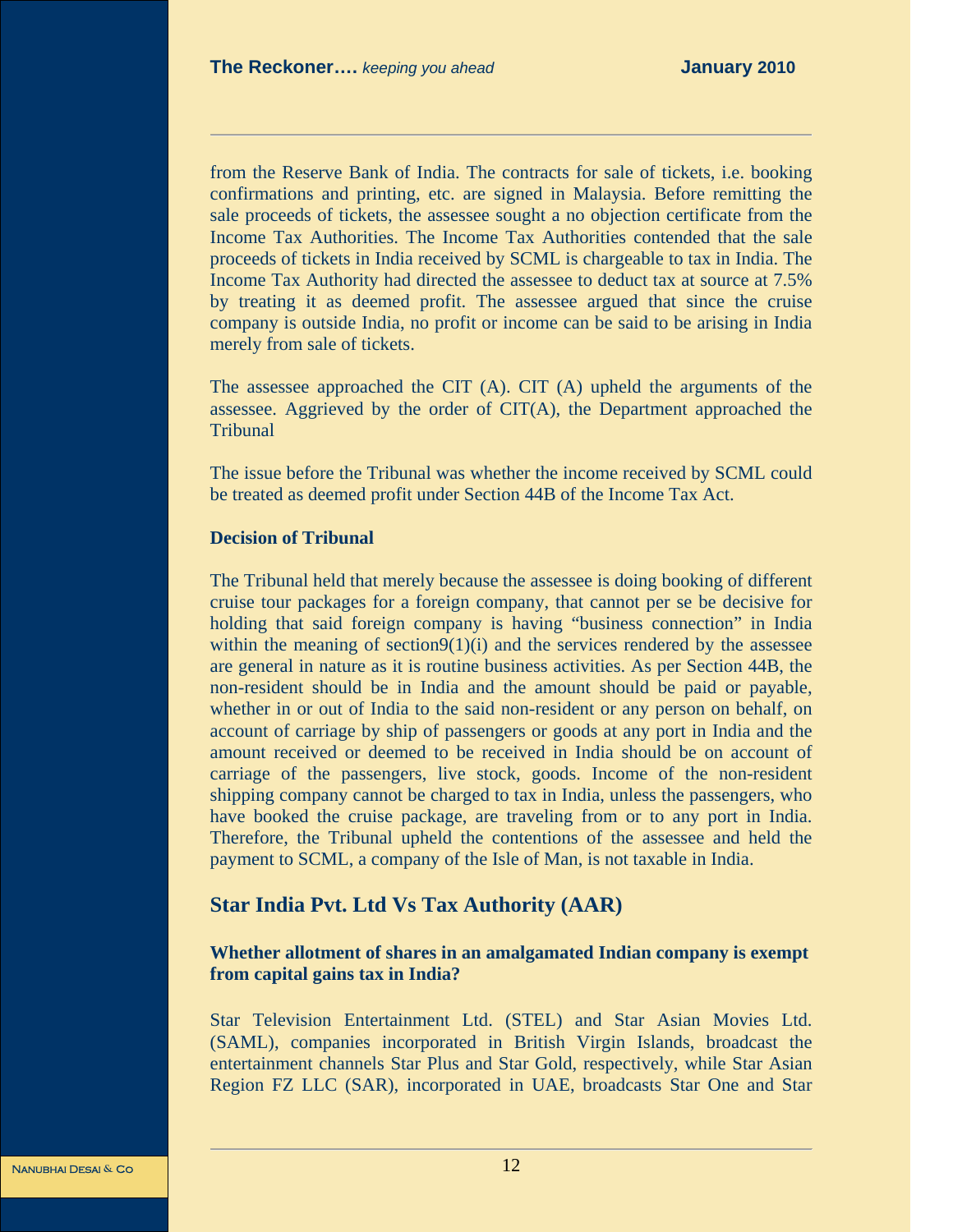Utsav. There were 6 Applicants, from which 3 Applicants i.e. STEL, SAML and SAR were the amalgamating companies (Amal Cos) and were wholly owned by the other 3 Applicants (Shareholders). STEL and SAML are companies incorporated under the laws of British Virgin Islands (BVI) whereas SAR is incorporated under the laws of the United Arab Emirates. The Amal Cos, a part of the same group, owned certain Indian as well as non-Indian language entertainment channels. For commercial reasons, it was decided to consolidate Indian language channels and, therefore, the Amal Cos proposed to amalgamate with SIPL.

For commercial reasons, the three abovementioned Indian language channels were to be consolidated into the Indian group company, Star India Pvt. Ltd., which is engaged inter alia in the business of marketing of the channels. Accordingly, an amalgamation of STEL, SAML and SAR (Amal Cos) into SIPL was proposed, pursuant to which all assets and liabilities of the Amal Cos shall stand transferred to SIPL. In turn, SIPL would issue shares to the shareholders of the Amalgamating Companies as per a share exchange swap ratio. The scheme of amalgamation had been filed with the Bombay High Court for approval, as required by the provisions of Indian company law. Once approved, SIPL would issue shares to the Shareholders, in accordance with the share-exchange ratio arrived at by a professional valuation report.

### **Contention of the Applicants**

Under the provisions of the Indian Tax Law (ITL), transfer of assets by an amalgamating company to an amalgamated Indian company and, also, the transfer of shares held by the shareholders of an amalgamating company in consideration of allotment of shares in an amalgamated Indian company are exempt from capital gains tax in India, if certain conditions are satisfied. Since, in the present case, these conditions were satisfied, it was argued that there should be no capital gains tax liability in the hands of the Amal Cos or the Shareholders.

### **Contentions of the Tax Authority**

However, the Tax Authority sought to contest the exemption under the ITL on the ground that the amalgamation was a colorable device/scheme, the whole objective of which was to avoid capital gains tax.

### **Ruling of the AAR**

The capital gains arising due to such an amalgamation would be exempt from tax in the hands of the Amal Cos, as well as the Shareholders, as the conditions prescribed under the ITL have been satisfied.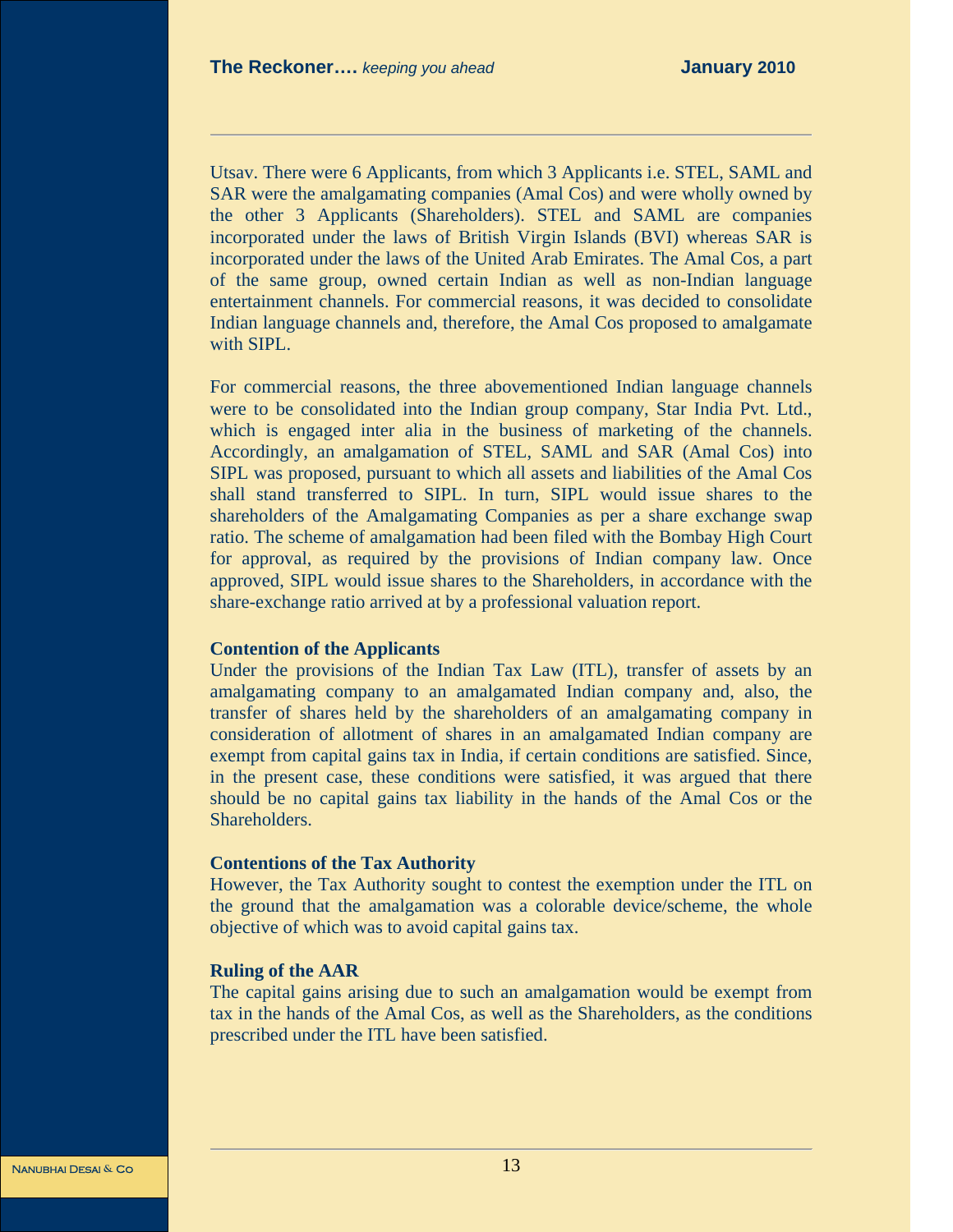An objective for filing an application before the AAR is to have a firm idea of the tax implications in India and such an application can also be filed in respect of a proposed transaction.

The AAR clarified that the ruling is on an assumption that the scheme of amalgamation would be approved by the HC in due course, as required by the provisions of Indian company law. In case the scheme was not approved by the HC, the ruling of the AAR would be inoperative.

The AAR rejected the contention that the amalgamation scheme would lead to avoidance of taxes due from the Amal Cos or the prospects of recovery would be in jeopardy, since such a scheme provides for takeover of liabilities which also includes tax dues.

The Tax Authority's contention that profits were inflated and liabilities were reduced and, further, that the Amal Cos were stripped of the income-earning assets, prior to the proposed amalgamation, appears to be contradictory. This is because, if the Amal Cos have been stripped of such assets, then it is not possible to artificially inflate the profits prior to the scheme of amalgamation.

# **M/s International Tire Engineering Resources LLC v. Director of Income Tax (AAR)**

**Treaty between India and US - Indian decision on whether consideration paid for perpetual and irrevocable right to use of know-how taxable as royalty**

The applicant, M/s International Tire Engineering Resources, LLC ('ITER'), is a company based in the US and is engaged in the business of supplying advanced technology (i.e. know-how) for manufacture of radial tyres. The applicant agreed to grant to an Indian company, CEAT Limited (CEAT), a perpetual, irrevocable and non-exclusive right to use the know-how at any place in the World, including India. Further, the applicant agreed to transfer to CEAT the ownership in certain tread and sidewall designs (Designs). The agreement was effectuated outside India for a lump-sum consideration.

### **The issue before the AAR for consideration:**

Whether the consideration receivable from CEAT could be considered as "Royalty" or "Fees for Technical Services"

### **Contentions of the Applicant:**

The applicant contended that the consideration was for the transfer of the technical document which was in the nature of "Plant". The consideration for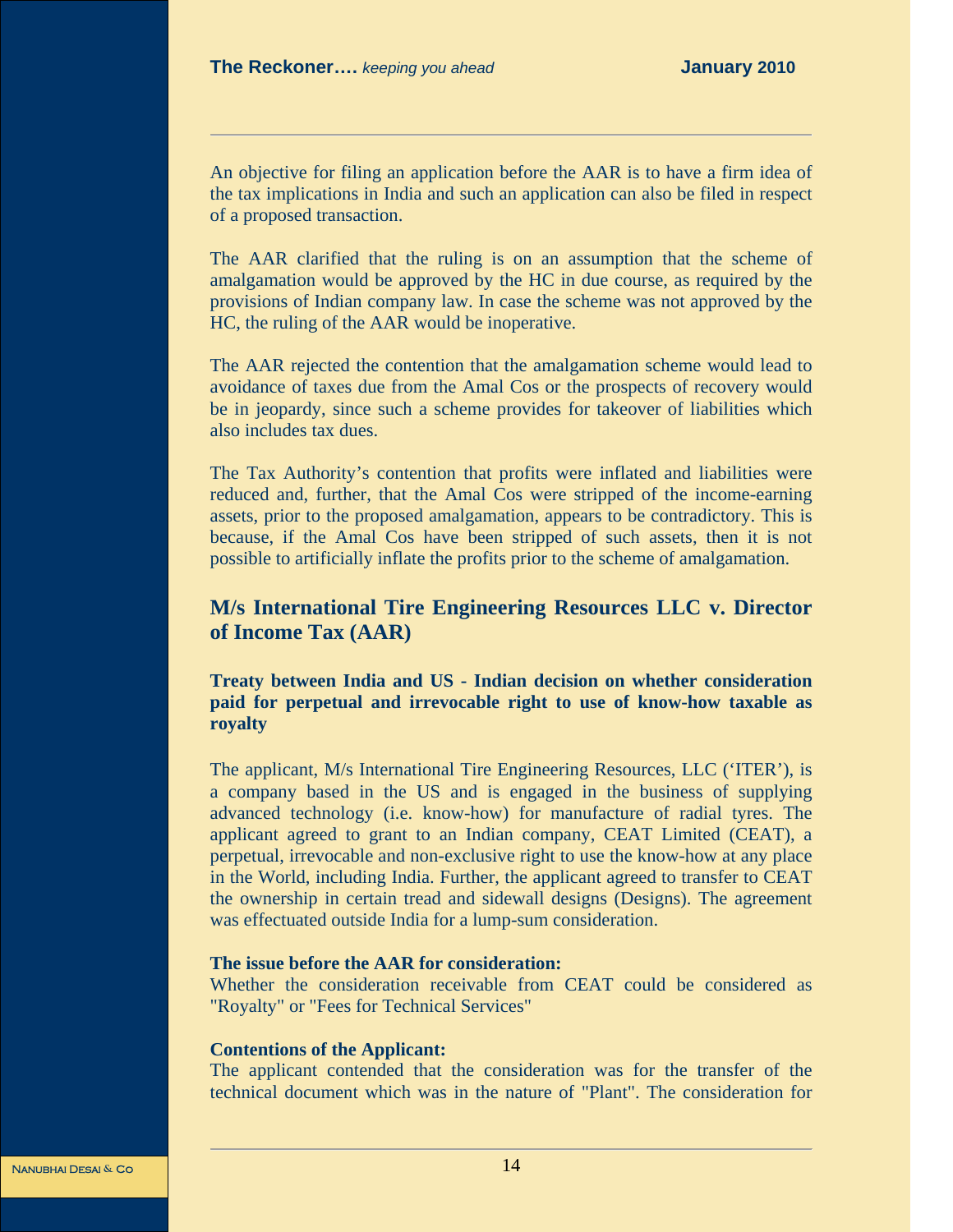the same was received outside India and the payments were ancillary and inextricably linked to the sale of know-how, as a result of which consideration received is in relation to the subject matter sold (i.e. know-how and designs).

### **Contentions of the Department:**

The Department contended that the payments were in the nature of "Royalty" and "Fees for Included Services" and hence taxable in India irrespective of the existence of a Permanent Establishment of the applicant in India.

### **Ruling of AAR:**

The AAR held that the consideration paid to the applicant by CEAT was for right to use the know-how. Such right to use was non-exclusive as per the terms of the agreement, and the applicant retained the right to use the same know-how for its own purpose or provide the same rights to other parties to persons other than CEAT. Therefore, it was held that the predominant nature of the transaction was that of a right to use know-how, as a result of which the consideration should be in the nature of royalty.

Since CEAT was in India, AAR presumed that the delivery of the document would have taken place in India. Thus the transaction was not an offshore supply of technical documents as claimed by the applicant. The technical assistance services should be considered as "fees for included services" for the purposes of the Tax Treaty, and that they could not be considered "ancillary" to the "sale". Even if right to use know-how was an agreement of sale, the provision of services for an extended period and as a vital component of the contract could not be considered "ancillary" to the sale arrangement.

As regards the question of taxability of consideration for transfer of tread and side-wall designs and patterns, the transfer was absolute and the consideration could be taxable only in the event that the profits were attributable to a PE of the applicant in India. It was noted that this consideration was for the manufacture of radial tyres was to be registered in the CEAT's name and would be treated as its intellectual property. Further, even if the applicant had a service PE on account of provision of consultancy and technical services, it was held that such PE would not have a connection with the transfer of Designs. Therefore, it was decided that the consideration for Designs was not taxable in India.

Accordingly it was held that withholding tax as provided under Selection 195 of the Income Tax Act at a rate of 10 per cent was to be levied on the amounts considered taxable, i.e. the amount receivable under the agreement after reducing the consideration for the transfer of ownership in Designs.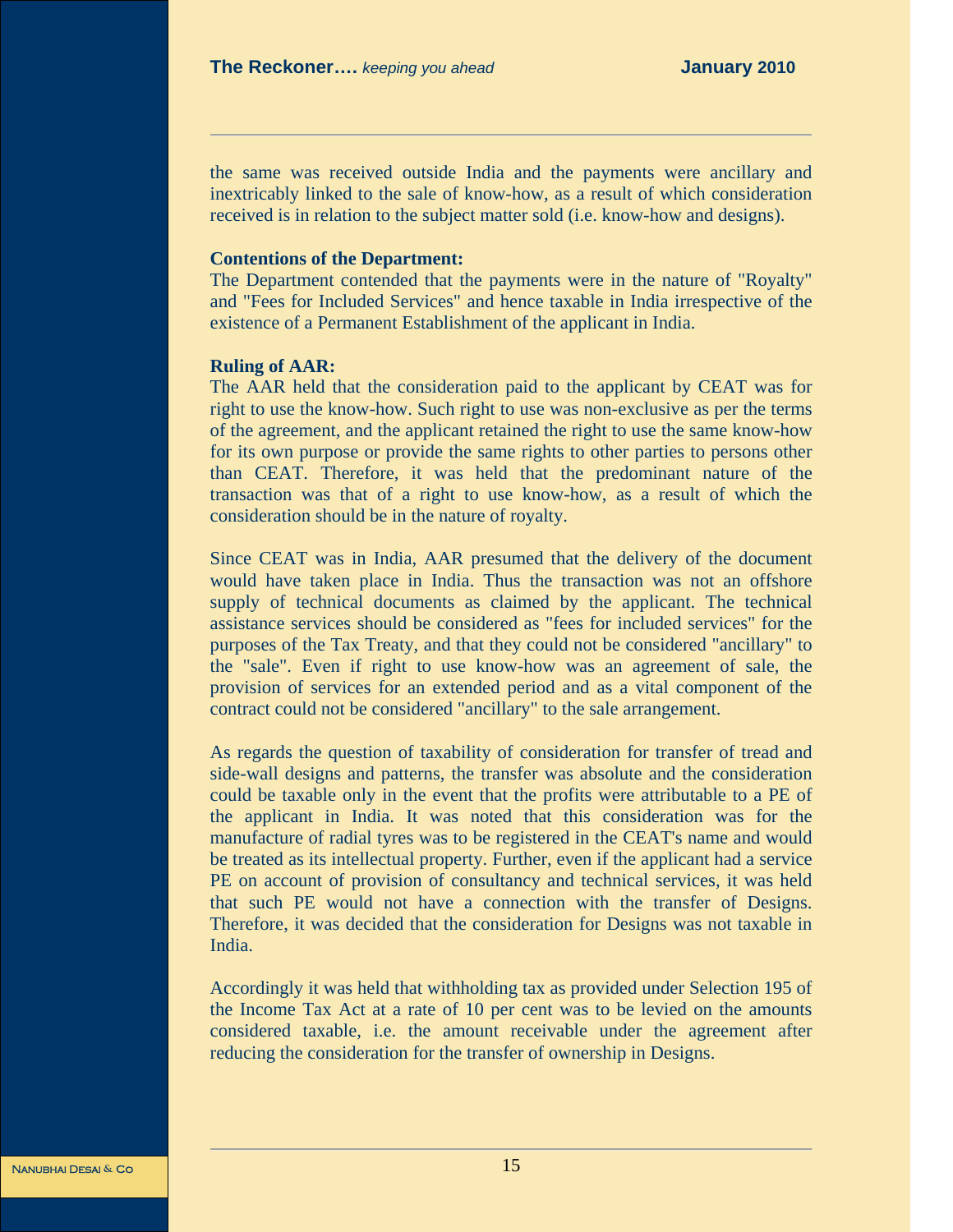# **Federation Of Indian Chambers Of Commerce And Industry (FICCI), (AAR)**

**India US Treaty - Services of acting as a facilitator and technical consultant for the purpose of commercialization of identified technologies, preparing technical reports including market analysis, cannot be legitimately brought within the purview of para 4(b) of Article 12 of the Indo-US DTAA.** 

FICCI entered into an agreement with Defence Research Development Organisation (DRDO) to provide technical and business development assistance to DRDO. FICCI also entered into an agreement with University of Texas (UT) to perform certain work and services for this project and that FICCI agreed to provide the facilities and assistance during the course of the programme.

### **The issue before the AAR for consideration:**

Whether on the facts and in the circumstances of the case, University of Texas (UT) is not liable to pay income-tax in India out of the payments received by it from FICCI in installments and whether FICCI is not required to deduct tax under the provisions of section 195 of the Income-tax Act, 1961?

### **Contentions of the Department:**

It is the contention of the revenue that the income shall be deemed to accrue or arise in India by reason of section 9(1) (vii) (b) of the Income Tax Act, 1961 and that the services rendered by UT are covered by Article 12(4)(b) of the DTAA. The revenue contended that the UT, through its services, is clearly making available the technical expertise / knowledge and even transfers to FICCI the technical plan which it has developed. It is, therefore, contended that the services rendered by UT are covered by Article 12 (4) (b) of the DTAA.

# **Decision of AAR:**

In the Explanation 2 to section 9(1)(vii), the expression "fees for technical services" has been defined to mean any consideration for the rendering of any managerial, technical or consultancy services (including the provision of services of technical or other personnel). According to this definition, the services rendered by UT might fall within the scope of the definition in Explanation 2. However, if the non-resident is entitled to the benefit under a DTAA by reason of specific provisions contained therein, then the provisions of DTAA will prevail over the provisions of domestic law.

As pointed out by the Authority in Anapharm Inc. 2008] 305 ITR 394 (AAR), "mere provision of technical and other services is not enough to attract Article 12(4) (b). On a consideration and analysis of the various services and assistance rendered by UT, the conclusion that the payment received by UT under the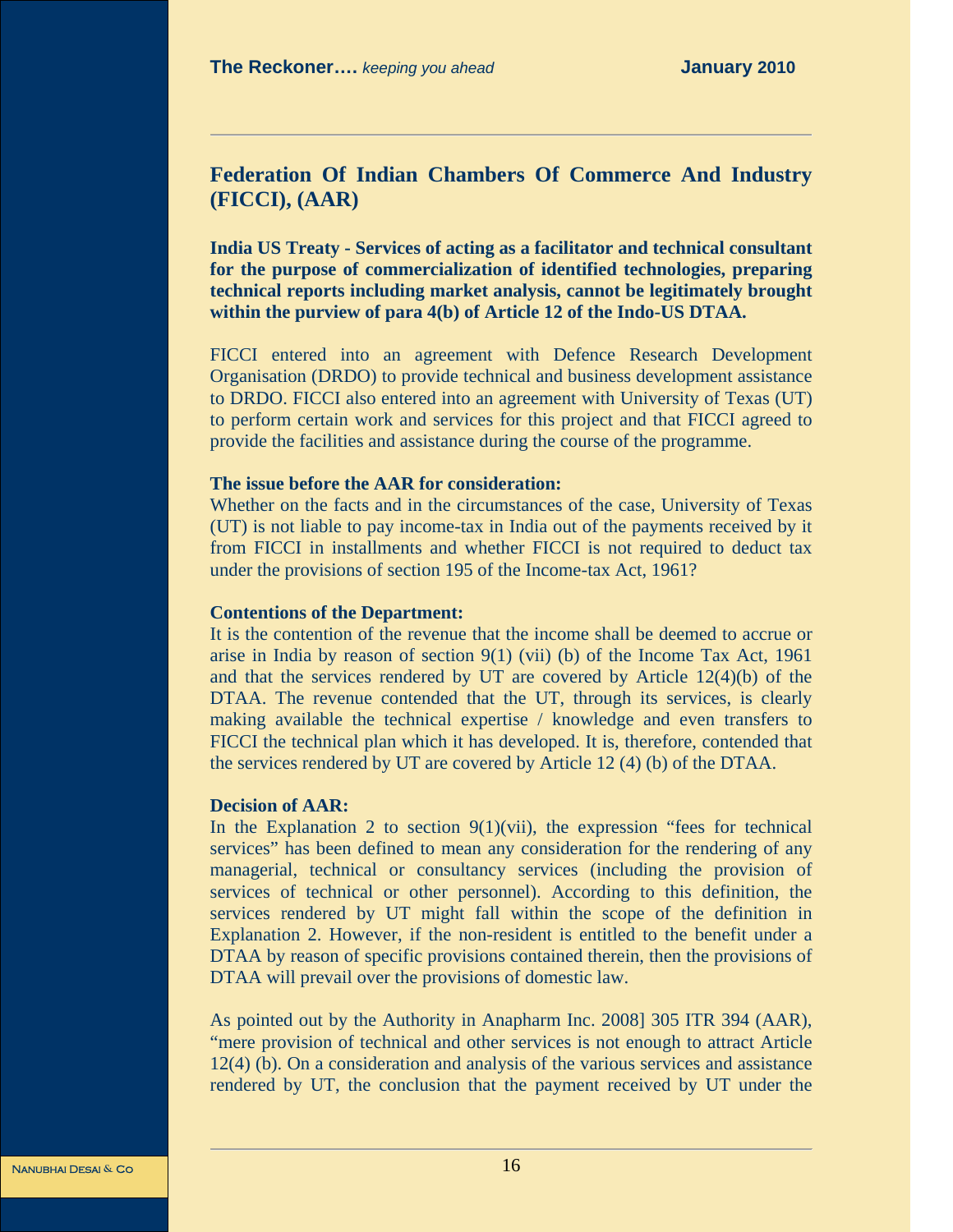agreement would amount to 'fee for included services' within the meaning of para 4(b) of Article 12 cannot be derived.

Expression of opinion, formulation of recommendation, and rendering assistance to DRDO in connection with the agreed programme do not really make available the technical knowledge or know how to DRDO, except perhaps in an incidental or indirect manner.

Therefore, the services / activities provided by UT to DRDO pursuant to the agreement entered into between FICCI and UT do not fall within the purview of Article 12(4)(b) of the DTAA and the payments received under the agreement are not liable to be taxed as fees for technical services under the domestic law.

They cannot be subjected to tax as business profits in view of the undisputed and undeniable fact that UT has no permanent establishment in India and the services were not carried out through a PE in India.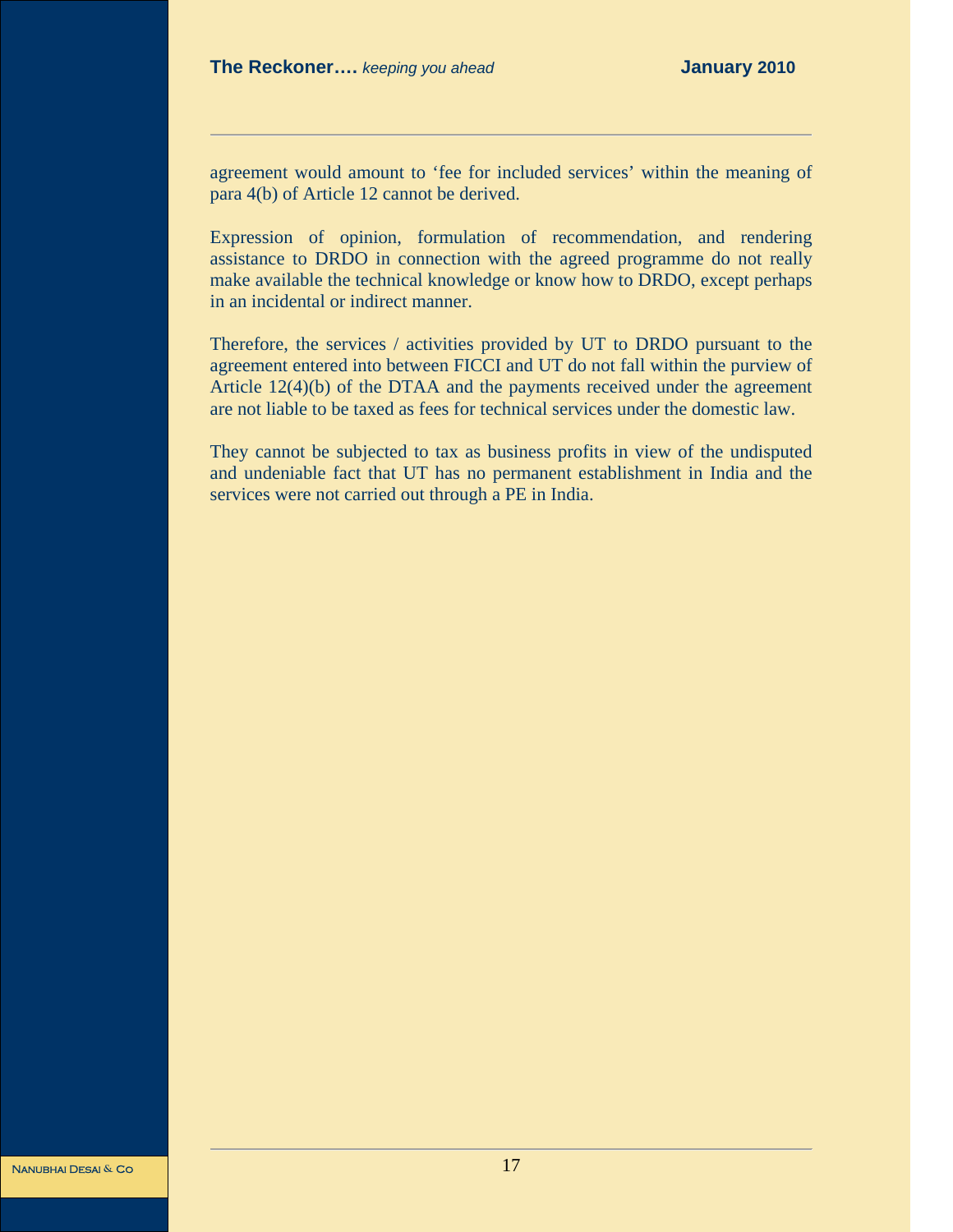# **ACCOUNTS & AUDIT**

# **The core group on IFRS implementation recommends IFRS to be mandatory for big corporates in the first phase**

The much-anticipated International Financial Reporting Standards (IFRS) is likely to be rolled out only partially in India from April 1, 2011.

That's because a core group on IFRS implementation, set up by the ministry of company affairs is set to recommend that it be made mandatory only for big corporates in the first phase. Corporate India may soon breathe a sigh of relief.

The panel has prepared a report recommending IFRS-based reporting only for Nifty 50, Sensex 30 and companies with a net worth of over Rs 1,000 crore. These companies may have to prepare their financial statements under IFRS for financial year 2011-2012.

In the second phase starting 2013-14, all listed companies and companies with net worth greater than Rs 500 crore will be covered.

As per the IFRS convergence road map prepared by the Institute of Chartered Accountants of India (ICAI), all listed companies were to file IFRS accounts for 2011-12.

The group is keen to avoid the chaos that IFRS implementation created in Europe a few years ago.

# **The government to make changes in Companies Act to converge with IFRS**

The government will make necessary changes in the new Companies Bill to facilitate convergence of the Indian accounting norms with the international financial reporting standards (IFRS) by 2011.

The Ministry will carry out the exercise for necessary amendments in the Companies Act in the forthcoming Budget Session of Parliament. The required amendments to the Schedule-VI & XIV, which prescribes minimum rates of depreciation, as well as Accounting Standard Rules would also be carried out simultaneously.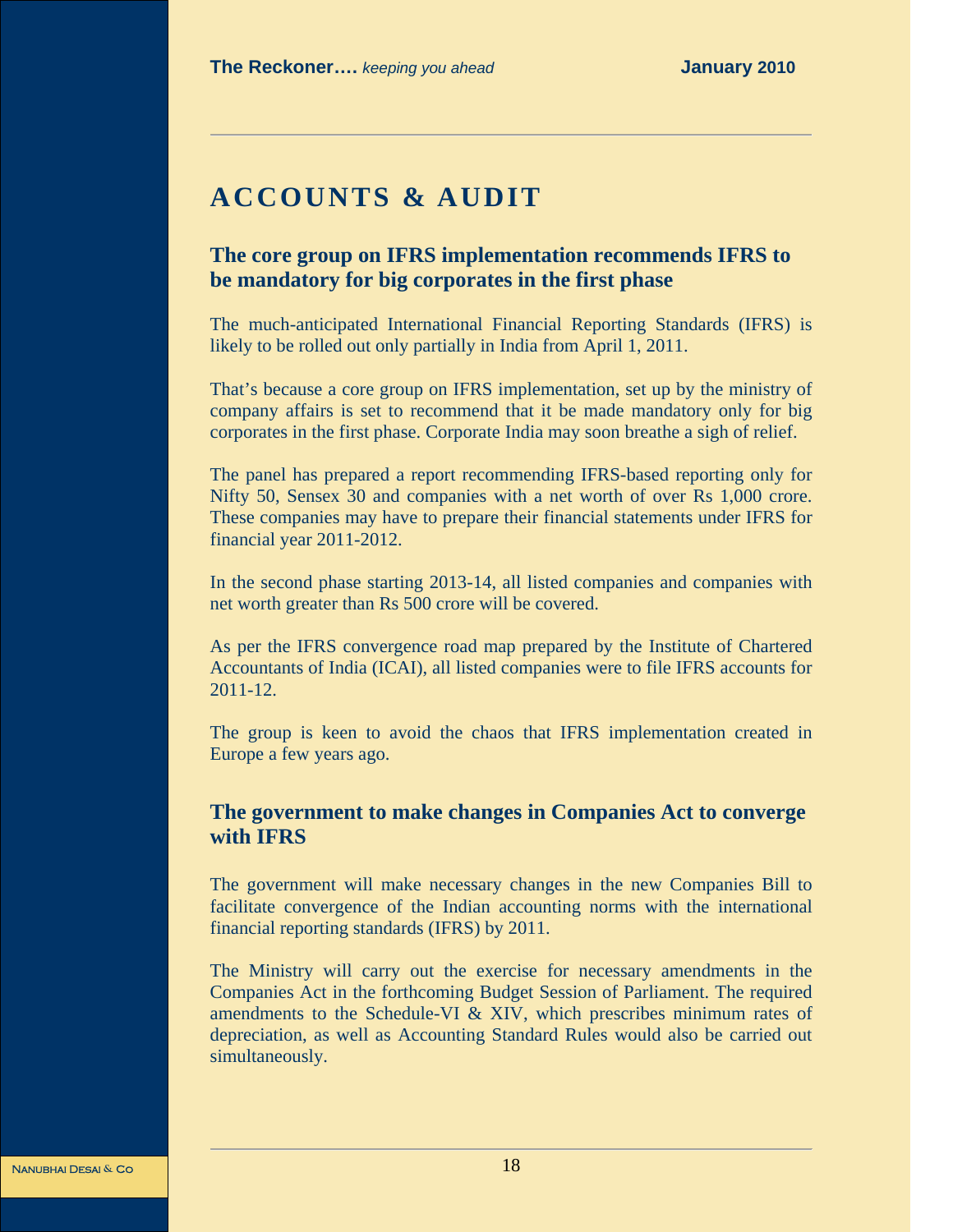In view of the regulatory and policy changes required for Indian accounting norms to merge with IFRS, a Core Group was formed by the government to facilitate convergence. This Group comprises two sub-committees working on various aspects of the policy and regulatory changes.

The Core Group, comprising the Ministry of Finance, SEBI, RBI, IRDA, CAG, PFRDA, ICAI, industry representatives and other experts, accepted the report by sub group 1 on the roadmap for convergence with IFRS.

The government also reiterated its commitment to converge with the IFRS by April 2011.

# **Standard on Internal Audit (SIA) 17 "Consideration of laws and regulations in an internal audit"**

Recently the Institute of Chartered Accountants of India (ICAI) has come out with a Standard on Internal Audit (SIA) 17 "Consideration of laws and regulations in an internal audit".

### **Scope of this SIA**

This Standard on Internal Audit (SIA) deals with the internal auditor's responsibility to consider laws and regulations when performing an internal audit. This SIA also applies to other engagements in which the internal auditor is specifically engaged to test and report separately on compliance with specific laws or regulations.

### **Objective**

The objectives of the internal auditor are:

- (a) To obtain sufficient appropriate audit evidence regarding compliance with the provisions of those laws and regulations generally recognised to have a direct effect on the determination of material amounts and disclosures in the financial statements;
- (b) To perform specified audit procedures to help identify instances of noncompliance with other laws and regulations that may have a significant impact on the functioning of the entity; and
- (c) To respond appropriately to non-compliance or suspected noncompliance with laws and regulations identified during the internal audit.